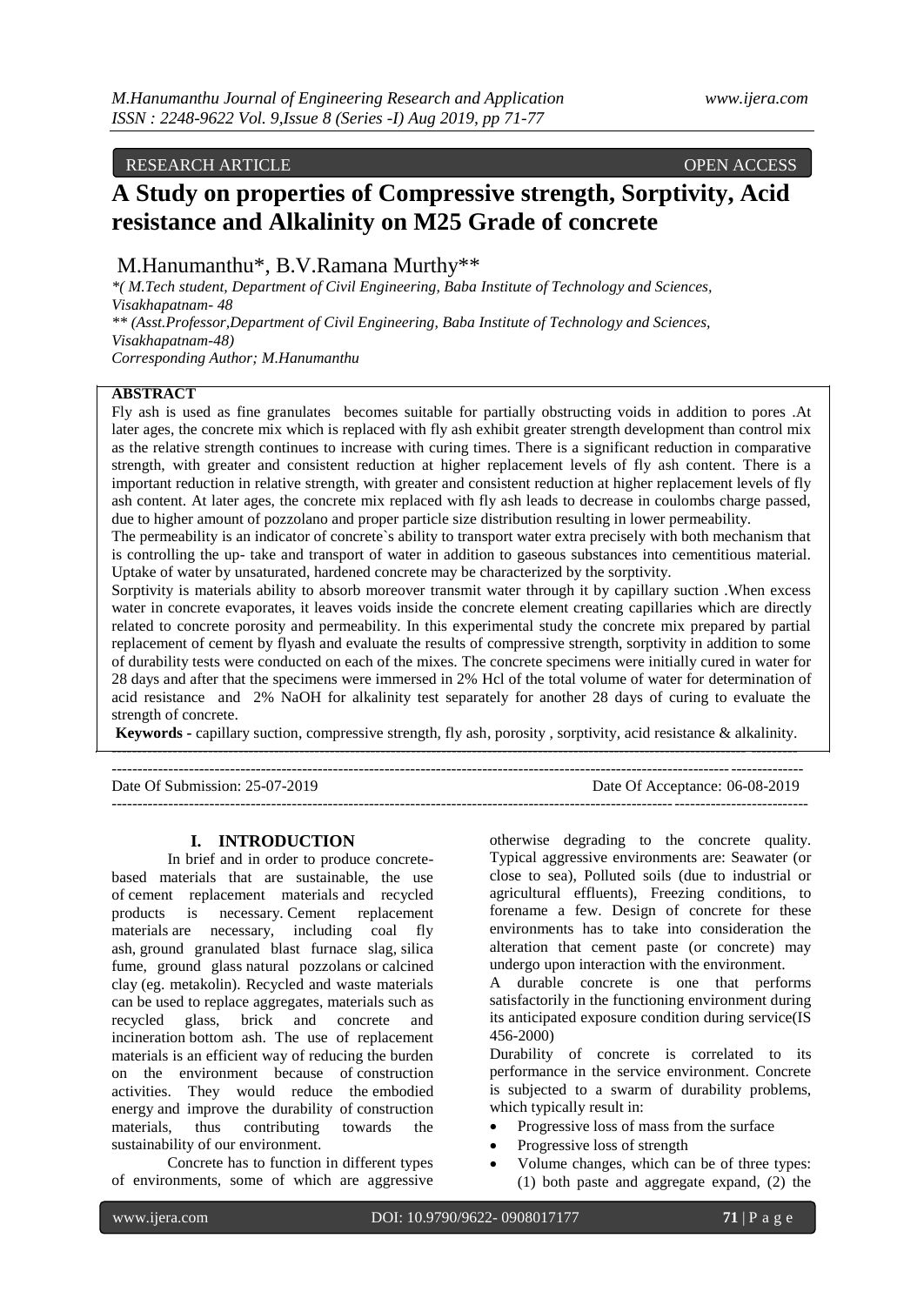paste expands, while the aggregate is inert, or (3) only the aggregate expands.

It is now recognized that the strength of concrete alone is not sufficient, but also the degree of harshness of the environmental condition to which concrete is exposed over its entire life is equally important.

Fly ash or flue ash also known as pulverized fuel ash is a coal combustion product that is composed of the particulates that are driven out of coal fired boilers together with the flue gases. The use of small percentages of fly ash in a variety of civil engineering works is being carried out mainly for economical reasons. Fly ash, being available used in a costly construction raw material with the aim to solve the problem of disposal of fly ash in environment and cost reduction in construction.

In 1957 [John Philip i](https://en.wikipedia.org/wiki/John_R._Philip)ntroduced the term **sorptivity** and defined it as a measure of the capacity of the medium to absorb or desorbs liquid by [capillarity.\[12\]](https://en.wikipedia.org/wiki/Capillarity)

According to C Hall and W D Hoff, the sorptivity expresses the tendency of a material to absorb and transmit water and other liquids by capillarit[y.\[10\] T](https://en.wikipedia.org/wiki/Sorptivity#cite_note-WTBSC2-2)he test method is used to determine the rate of absorption (sorptivity) of water by hydraulic cement concrete by measuring the increase in the mass of a specimen resulting from absorption of water as a function of time when only one surface of the specimen is exposed to water.

#### **II. OBJECTIVES OF STUDY**

The objectives of the experimental investigation are

- To achieve good compressive strength at optimum usage of flyash in concrete with affordable sorptivity
- To attain relation between sorptivity and compressive strength
- To evaluate sorptivity with accordance of time.
- To evaluate compressive strength with respect to acid resistance and alkalinity

#### **III. METHODOLOGY**

In this study the materials were collected locally and laboratory tests were conducted on cement fine aggregate and coarse aggregate. After completion of laboratory tests on the materials the mix design was prepared for M25 grade concrete using the referential codes of IS 10262-2009 and IS 456-2000.Based on the mix design the cube as well as cylindrical specimens for determining compressive strength and sorptivity were prepared for 7 and 28 days of curing period. The sizes of cube specimens were 150mmX150mmX150mm and cylindrical specimens of 150mmx100mm. Fly

ash is used in different percentages as a partial replacement of cement. The measurement of workability carried out by slump test in addition to compaction factor test and the strength tests were conducted on hardened concrete after 7and 28days curing period. The average strength of three cube specimen results was taken in each mix for strength and sorptivity evaluation. From the final results we had done discussions and finally concluded this work. The project followe the following flow chart for entire work.

#### **IV. EXPERIMENTAL PROGRAM**

The materials were procured from locallyavailable sources and laboratory experiments were conducted for determination of their properties. The OPC 53 grade cement (RAMCO), locally available sand having specific gravity of 2.76, coarse aggregate of size 20mm and 16mm were used in this work. Flyash collected from nearby Boyapalem, Visakhapatnam used as partial replacement material in place of cement for preparation of concrete. Water cement ratio 0.46 maintained throughout the work and hand mixing done in the preparation of concrete.

Cement was partially replaced by flyash as 10%, 15% and 20% in different mixes. The cube and cylindrical specimens were casted of size 150mm×150mm×150mm and 100mm diameter 150mm height respectively. After demoulding the cylindrical specimens ,each specimen cut into three pieces (each one 50mm thickness) and the specimens are put into water for curing period of 7 and 28 days. After curing period the cube and cylindrical specimens were tested for compressive strength and sorptivity. Compressive strength conducted as per IS 516 and sorptivity test was conducted with reference to ASTM C1585-13.  $S = I/t^{1/2}$ .

Here  $S=$  sorptivity in mm,

t = elapsed time in mintues  $I = \Delta w / Ad$ 

 $\Delta w =$ change in weight = W2-W1

 $W1 =$  Oven dry weight of cylinder in grams

 W2 = Weight of cylinder after30 minutes capillary suction of water in grams

 $A =$  surface area of the specimen through which water penetrated.

d= density of water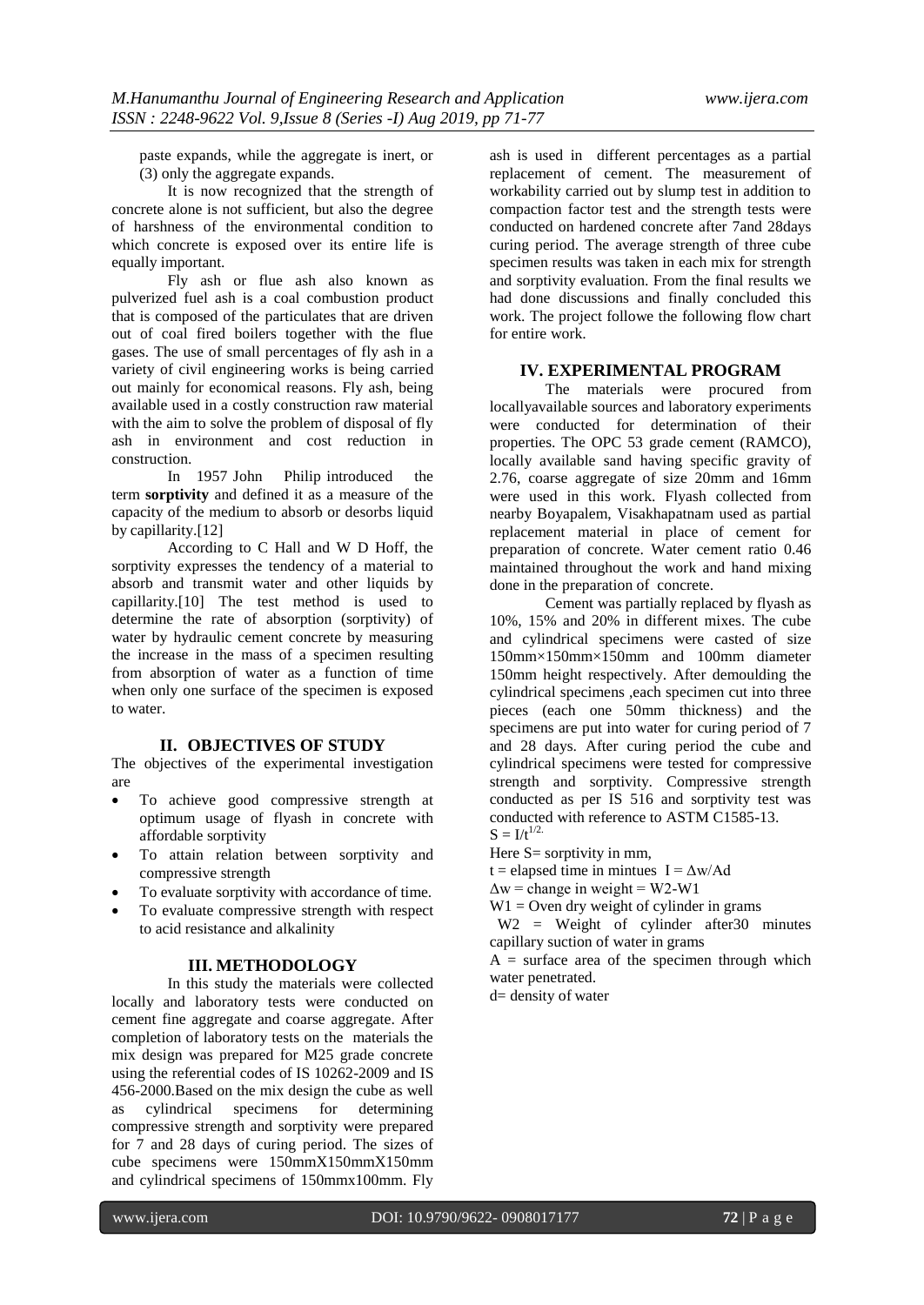

**Figure 1** Schematic diagram for sorptivity test **Source:**

[https://www.google.com/search?q=sorptivity+test&so](https://www.google.com/search?q=sorptivity%2Btest&source=lnms&tbm=isch&sa=X&ved=0ahUKEwiTz8zj3rvhAhX6&imgrc=IFY0EuQl-Y0I7M) urce=lnms&tbm=isch&sa=X&ved=0ahUKEwiTz8 [zj3rvhAhX6#imgrc=IFY0EuQl-Y0I7M:](https://www.google.com/search?q=sorptivity%2Btest&source=lnms&tbm=isch&sa=X&ved=0ahUKEwiTz8zj3rvhAhX6&imgrc=IFY0EuQl-Y0I7M)



**Figure 2** sorptivity test



**Figure 3** weighing of specimens

#### **Acid Resistance**

Cubes of sizes 150mm were cast and cured for 28 days in water.After 28 days curing cubes were taken out and allowed for drying for 24 hours and weights were taken. Take 2 % Hydrochloric acid by weight of water and the cubes were to be immersed in acid(Hcl) solution for required period of time. The concentration(pH) is to be maintained throughout this period. After curing period, the specimens were taken from acid solution and the surface of specimen was cleaned and weight of each cube specimen was measured. The specimen was tested in the compression testing machine under a uniform rate of loading 140Kg/cm<sup>2</sup> as per IS 516. The mass loss and strength of specimen due to acid attack was determined.



**Figure 4** curing of cube specimens in acid solution



**Figure 5** cube specimens after curing in Hcl solution

#### **ALKALINITY**

To determine the resistance of various concrete mixtures to alkaline attack, the residual compressive strength of concrete mixtures of cubes immersed in alkaline water having 5% of sodium hydroxide (NaOH) by weight of water was found.The concrete cubes which were cured in water for 28 days were removed from the curing tank as well as allowed to dry for one day.The weights of concrete cube specimen were taken. Then the cubes were immersed in alkaline water continuously for required number of days.The pH of solution was maintained same throughout the test period. After curing period, the concrete cubes were taken out of alkaline water. The cubes were wiped and dried of minimum time as well as weighed the cubes for evaluation of weight loss. The cubes were tested for compressive strength as per IS 516.The resistance of concrete to alkaline attack was found by the % loss of weight of specimen and the % loss of compressive strength on immersion of concrete cubes in alkaline water.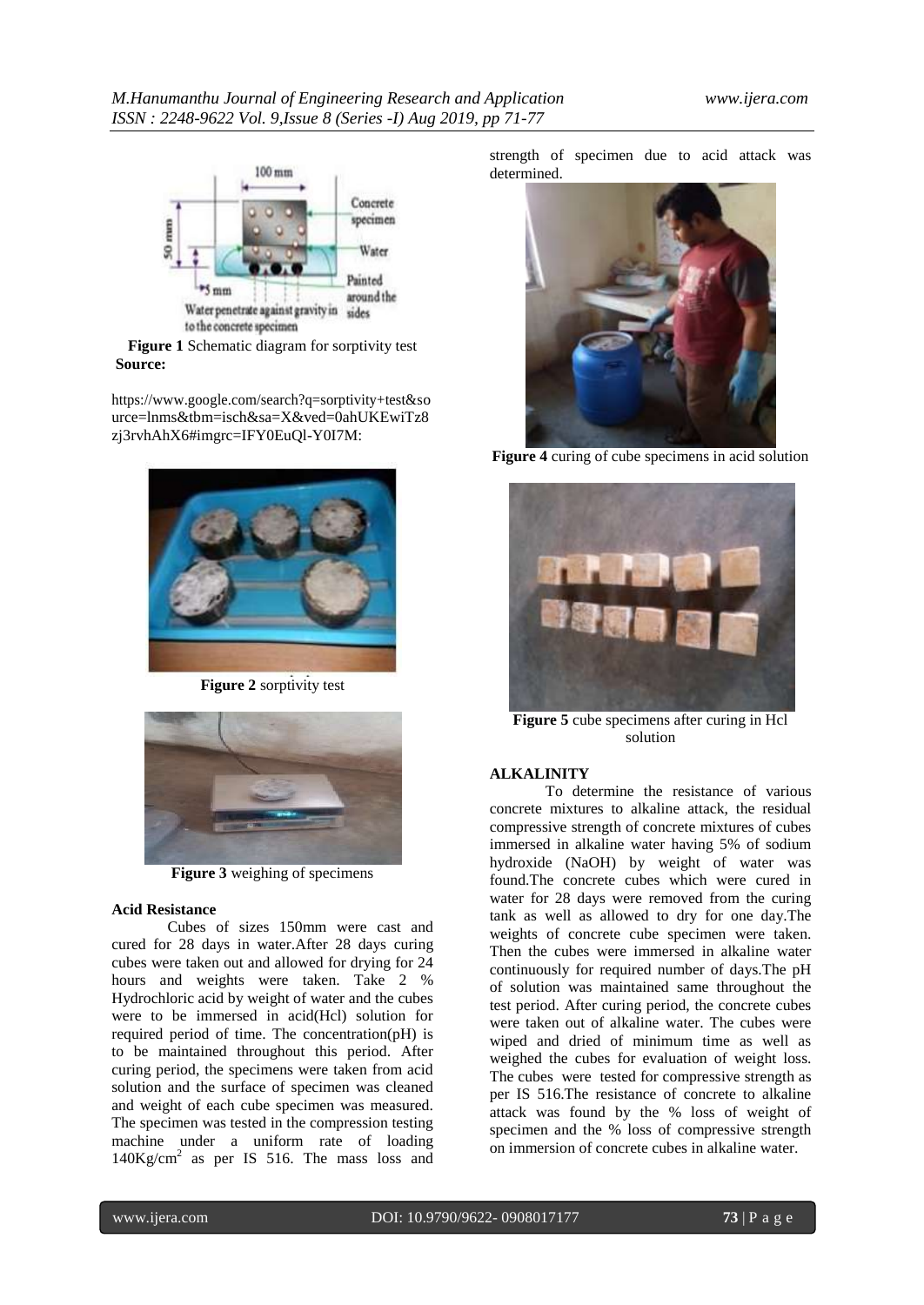#### **V. RESULTS AND DISCUSSION**

## **A. RESULTS**

From the laboratory tests the following results were obtained

| S.No.          | Name of<br>property                  | Result | Standard<br><i>limits</i> |
|----------------|--------------------------------------|--------|---------------------------|
|                | Specific<br>gravity of               |        | $2.5 - 2.9$               |
|                | Coarse<br>aggregate                  | 3.10   | $(IS:383-$<br>Table 2)    |
|                | <b>Water</b>                         |        | $0 - 2\%$                 |
| $\overline{2}$ | absorption of<br>coarse<br>aggregate | 1.11%  | $(IS:383-$<br>2016        |

|  |  |  |  |  | Table 1 Tests results of Coarse aggregate |
|--|--|--|--|--|-------------------------------------------|
|--|--|--|--|--|-------------------------------------------|

| S.No.                   | Name of property                      | Result                 | Standard<br>limits                     |
|-------------------------|---------------------------------------|------------------------|----------------------------------------|
| $\mathbf{i}$            | Fineness modulus of fine<br>aggregate | 2.75                   | $2.6 - 2.9$<br>$(IS:383 -$<br>Table 4) |
| $\overline{\mathbf{2}}$ | water absorption of fine<br>aggregate | 0.917<br>$\frac{9}{6}$ | $0.3 - 2.5%$<br>$(IS:383 -$<br>2016)   |
| $\overline{\mathbf{3}}$ | Specific gravity of fine<br>aggregate | 2.765                  | $2.5 - 2.9$<br>$(IS:383 -$<br>2016)    |

**Table 2** Tests results of Fine aggregate

| SNo Mrx |                                         |    |             | I'me in minutes         |             |     |
|---------|-----------------------------------------|----|-------------|-------------------------|-------------|-----|
|         |                                         | 60 | 240 360 480 |                         | 600         | 740 |
|         | Mrx-P10 0333 0994 0994 0994             |    |             |                         | 0.995 0.995 |     |
| ŋ.      | Mrx-P15   1.050   1.050   1.050   1.051 |    |             |                         | 1.051 1.051 |     |
|         | Mix-P20                                 |    |             | 1,029 1,029 1,030 1,030 | 1,030 1,030 |     |

**Table 3** sorptivity test results

#### **Table 4** workability test results

|            |             | Characteristic Compressive<br>strength(N/mm <sup>2</sup> ) |                         |  |
|------------|-------------|------------------------------------------------------------|-------------------------|--|
| S.No.      | Mix         |                                                            | Curing period<br>(days) |  |
|            |             |                                                            | 28                      |  |
| -1         | Control mix | 23.83                                                      | 30.2                    |  |
| $\sqrt{2}$ | MIX-P10     | 24.44                                                      | 29.81                   |  |
|            | MIX-P15     | 21.42                                                      | 27.8                    |  |
|            | MIX-P20     | 20.5                                                       | 24.16                   |  |

#### Ta**ble 5** Compressive strength test results

|       | MХ          |                        | Workability          |
|-------|-------------|------------------------|----------------------|
| S.No. |             | Slump<br>Value<br>(mm) | Compaction<br>Factor |
| 1.    | Control Mix | 42                     | 0.92                 |
| 2.    | $MIX-P10$   | 30                     | 0.89                 |
| З.    | MIX-P15     | 27.                    | 0.88                 |
|       | MIX-P20     |                        | 0.83                 |



#### **Figure 6** Graphical representation of compressive strength of concrete mixes

**Table 6** Percentage weight loss of cube specimens in Acid attack test

|      |                | III ACIU AUACN ICSL |                               |           |
|------|----------------|---------------------|-------------------------------|-----------|
|      |                |                     | Weights(kg) of cube specimens |           |
| S.Ng | MХ             | Before curing       | After curing                  | % loss in |
|      |                | in acid             | in acid                       | weight    |
|      |                | solution            | solution                      |           |
|      | CМ             | 7.99                | 7.97                          | 0.48      |
|      | <b>MIX-P10</b> | 7.99                | 7.96                          | 0.48      |
|      | <b>MIX-P15</b> | 7.93                | 7.88                          | 0.63      |
| 4    | <b>MIX-P20</b> | 8.16                | 8.09                          | 0.85      |

P-Percentage, C.M-Control Mix



**Figure 7** Graphical representation of percentage loss in weight of different mixes in Acid test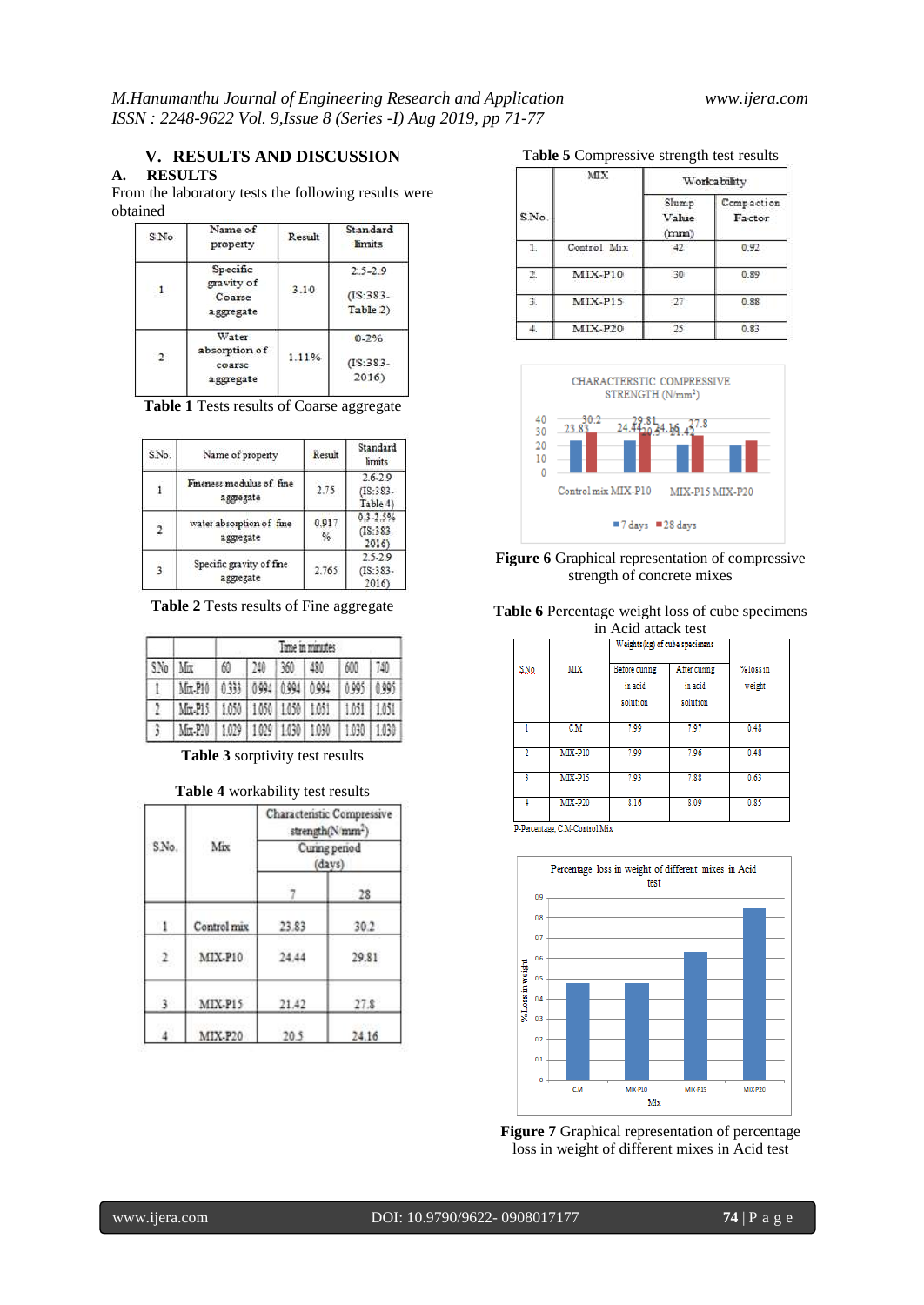| S.Na | MХ             | Compressive Strength (N/mm <sup>2</sup> )<br>Before curing in<br>acid solution | After curing in<br>acid solution | % loss of<br>Compressive<br>Strength |
|------|----------------|--------------------------------------------------------------------------------|----------------------------------|--------------------------------------|
|      | CM             | 30.20                                                                          | 30.13                            | 0.23                                 |
|      | <b>MIX-P10</b> | 29.81                                                                          | 29.65                            | 0.54                                 |
|      | MIX-P15        | 27.80                                                                          | 27.63                            | 0.61                                 |
|      | <b>MIX-P20</b> | 25.40                                                                          | 25.25                            | 0.59                                 |

## **Table 7** Strength variation of different mixes after

Acid test

P-Percentage, C.M-Control Mix







|      |                | Weight(kg) of cube specimens             |                                         |                     |
|------|----------------|------------------------------------------|-----------------------------------------|---------------------|
| S.No | MIX            | Before curing<br>in alkaline<br>solution | After curing<br>in alkaline<br>solution | % loss in<br>weight |
|      | CM             | 7.99                                     | 7.96                                    | 0.38                |
|      | MIX-P10        | 7.94                                     | 7.90                                    | 0.50                |
|      | <b>MIX-P15</b> | 797                                      | 7.92                                    | 0.62                |
|      | <b>MIX-P20</b> | 8.16                                     | 8.10                                    | 0.73                |

P-Percentage, C.M-Control Mix



**Figure 9** Graphical representation of percentage loss in weight of different mixes in Alkaline test

| Table 9 Strength variation of different mixes after |                 |  |  |
|-----------------------------------------------------|-----------------|--|--|
|                                                     | Alkalinity test |  |  |

|      |                |                                          | Compressive Strength(N/mm <sup>2</sup> ) |                                      |
|------|----------------|------------------------------------------|------------------------------------------|--------------------------------------|
| S No | MХ             | Before curing<br>in alkaline<br>solution | After curing in<br>alkaline<br>solution  | % loss of<br>Compressive<br>Strength |
|      | CM             | 30.20                                    | 30.07                                    | 0.44                                 |
| 2    | <b>MIX-P10</b> | 29.81                                    | 29.60                                    | 0.70                                 |
| 3    | <b>MIX-P15</b> | 27.80                                    | 27.57                                    | 0.83                                 |
| 4    | <b>MIX-P20</b> | 25.40                                    | 25.17                                    | 0.91                                 |





**Figure 10** Graphical representation of percentage loss in Compressive strength in Alkaline test of different mixes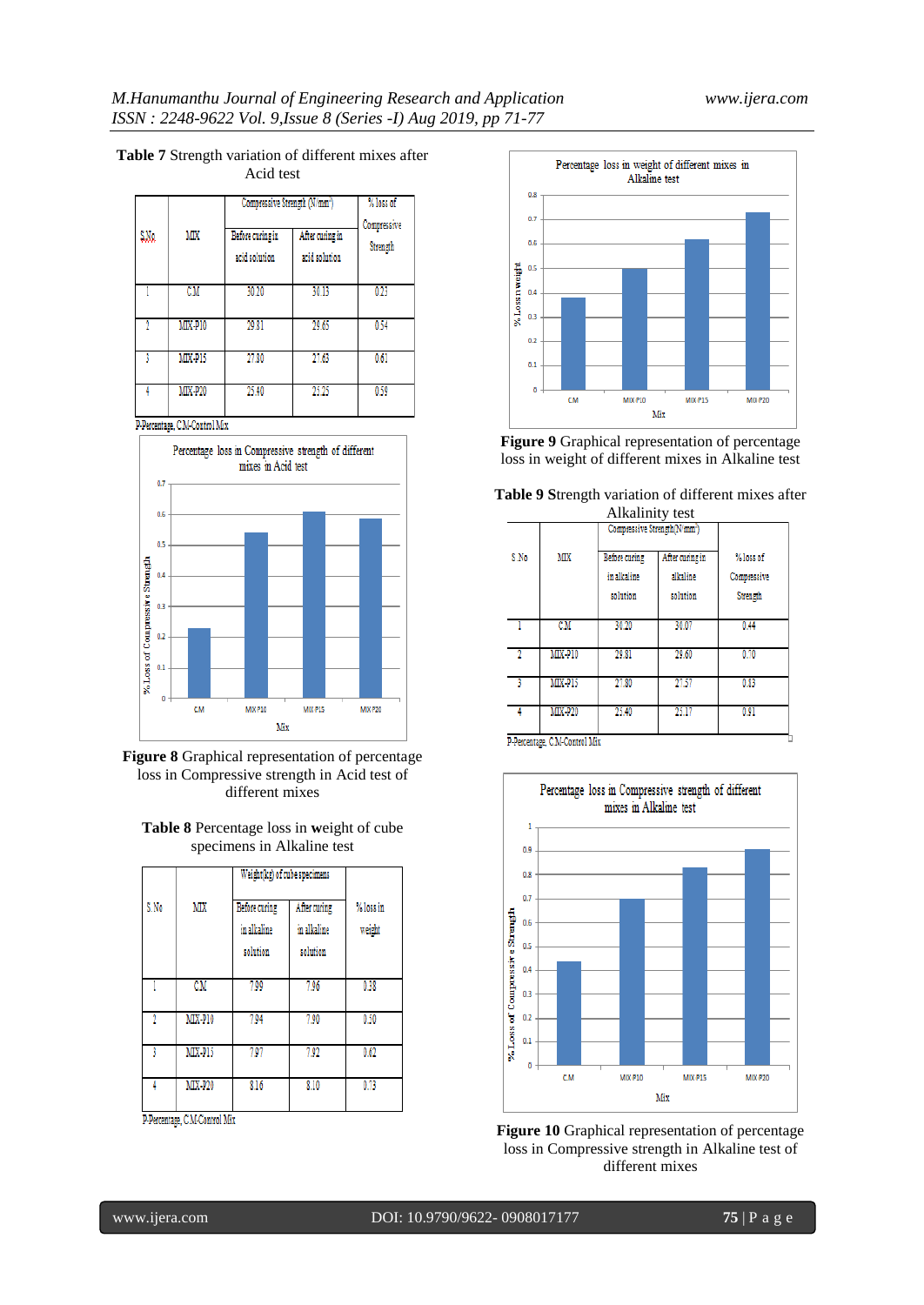#### **B. DISCUSSION**

- 1. The 28 days compressive strength of control specimen is  $30.2$  N/mm<sup>2</sup>. In this attempt the strength difference between obtained value and target mean strength is not exceeded 5% hence good strength is achieved. After replacement of cement by 10% fly ash the compressive strength reached its target strength but for further increment in replacement of cement the strength decreased gradually.
- 2. Upto 20% replacement of cement with fly ash gave good compressive strength results that is nearly its target strength but not up to mark. These strengths were considerable
- 3. When fly ash is added in concrete, the reactive silica present in fly ash reacts with calcium hydroxide liberated during cement hydration and forms calcium silicate hydrate (C-S-H) gel. Compact C-S-H gel gives higher strength.
- 4. The sorptivity value increased with cumulative time period at 10% replacement of cement with fly ash. In MIX-P10, the rate of capillarity of water is increased 0.33% when compared with the initial value at 30 minutes time period.
- 5. There is no increment in sorptivity after 9 hours of time in MIX-P10 and the values are almost same for further time increment. Compact C-S- H gel gives higher strength and lower permeability and absorption characteristics
- 6. In MIX-P15 and MIX-P20 the sorptivity values are gradually decreased with minimum cumulative time period when compared to MIX-P10.Because of fineness of flyash ,it occupies remaining pores in the mixes and cause to low permeability and absorbing capacity.
- 7 The variation in percentage loss in weight when compared to control specimen were 0.48,1.52 and 2.28.The loss in weight was slightly increased at 2% of Hcl added by weight of curing water after 28 days of normal curing was done.
- 8 The variation in percentage loss of weight in Alkalinity test when compared to control specimen were 0.32,0.63 and 0.92.
- 9 In Acid resistance,the percentage loss in compressive strength were 1.34,1.65 and 1.56 when compared to control specimen.
- 10 In Alkalinity test,the percentage loss in compressive strength were 0.59,0.88 and 1.06 when compared to control specimen.
- 11 Due to reacting of iron from flyash by Hcl, the strength was decreased after 28 days of chemical curing.The reduction in strength may vary by adding increase in concentration of Hcl and Alkalinity.
- 12 Present investigation shows that the percentage loss in weight and percentage reduction in compressive strength due to acid test are 0.48% to 0.85% and 0.54% to0.59% with replacement of flyash as 10%,15%,20% and similarly in alkalinity test the loss in weight and compressive strengths are 0.58% to 0.73% and 0.70% to 0.91%.
- 13 There is considerable variation in loss of weight and strength due to acid resistance when compared to alkalinity results.

### **VI. CONCLUSION**

- 1. The compressive strength increased by 2.5% at 10% replacement of cement with fly ash when compared to control specimen .Hence for obtaining good strength, upto 10% replacement of cement with fly ash in M25 concrete mix is acceptable.
- 2. In MIX-P10,thesorptivity is high when compared with remaining mixes but it is considerable for ordinary structures.
- 3. Upto 15% replacement of cement with fly ash the compressive strength and sorptivity values are considerable.
- 4. Due to acid attack,the percentage loss in compressive strength varies from 0.54 to 0.59 at 10% to 20% replacement of cement with flyash.
- 5. Due to alkalinity attack,the percentage loss in compressive strength varies from 0.70 to 0.91 at 10% to 20% replacement of cement with flyash.
- 6. The durability results of weight loss and strength loss for acid attack and alkaline attack increases with increase in the percentage of flyash with partial replacement of cement.

#### **RECOMMENDATION**

In the present study the compressive strength and sorptivity tests were done after 28 days of curing period at room temperature and the sorptivity test was conducted at a cumulative time period of 12 hours for each case. The same test will try to do at a long cumulative hours or days with different chemical agents mixing with water for curing at different temperatures and will evaluate the nature of sorptivity.

#### **REFERENCE**

[1]. Ali Reza Bagheri, Hamed Zanganeh, Mohamad Mehdi Moalemi, "Mechanical as well as durability properties of ternary concretes containing silica fume and low reactivity blast furnace slag", Cement & Concrete Composites, vol. 34, pp. 663–670, 2012.